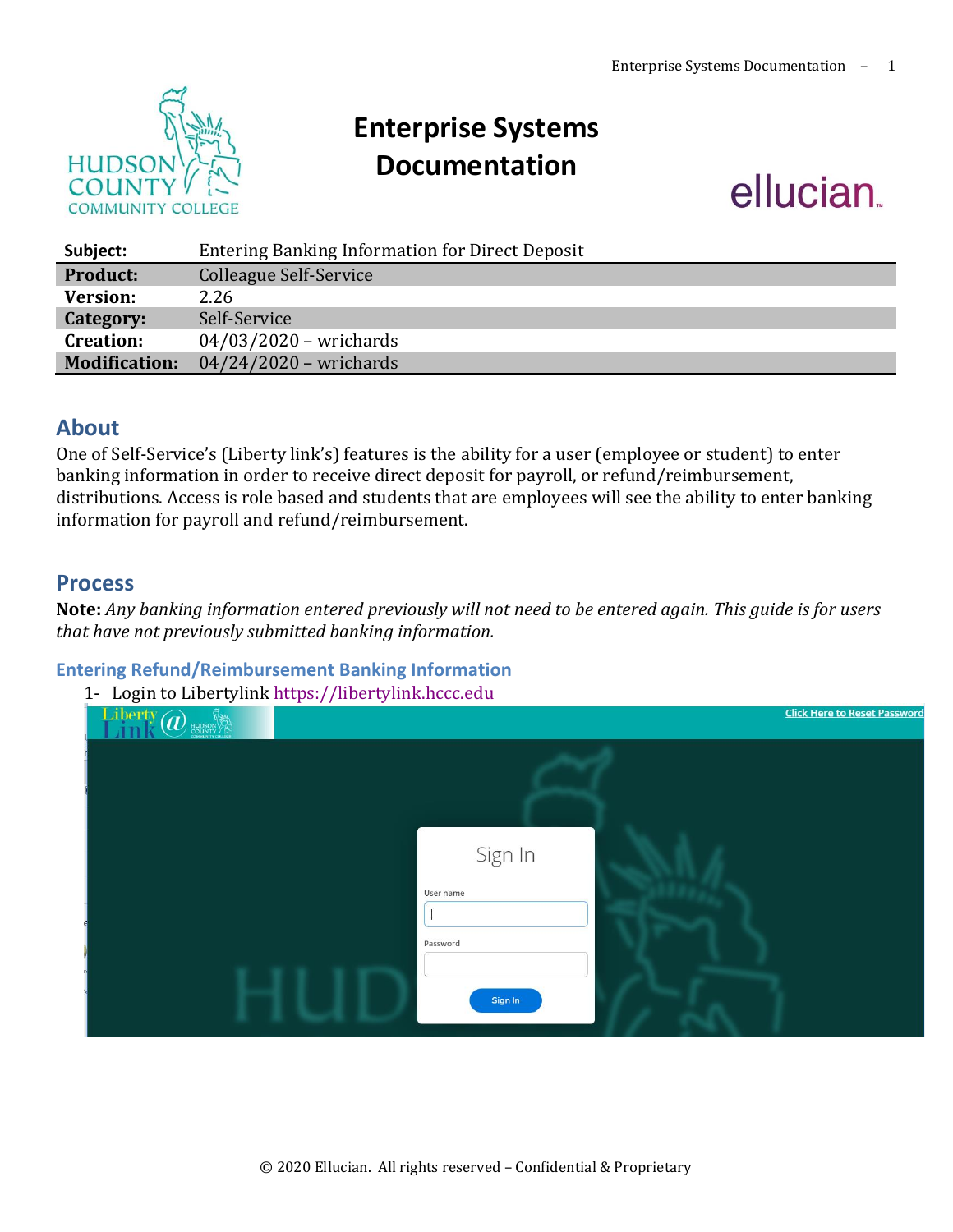#### 2- Once logged in, click on the Banking Information tab. The location of the tab may vary.

K Home Velcome to Colleague Self-Service! Choose a category to get started.

| $\bullet$ | <b>Student Finance</b><br>Here you can view your latest statement and make a payment online.  | $\circledB$ | <b>Financial Aid</b><br>Here you can access financial aid data, forms, etc.          |
|-----------|-----------------------------------------------------------------------------------------------|-------------|--------------------------------------------------------------------------------------|
|           | <b>Tax Information</b><br>Here you can change your consent for e-delivery of tax information. |             | <b>Banking Information</b><br>Here you can view and update your banking information. |

#### 3- Employees will see two headings Payroll Deposits and Refunds, Reimbursements & Payments.

| <b>Banking Information</b>                                                                                                                                                                                                                                                                                                                                                                                                        |        |                         |                  |
|-----------------------------------------------------------------------------------------------------------------------------------------------------------------------------------------------------------------------------------------------------------------------------------------------------------------------------------------------------------------------------------------------------------------------------------|--------|-------------------------|------------------|
| <b>Active Accounts</b>                                                                                                                                                                                                                                                                                                                                                                                                            |        |                         | + Add an Account |
| Students and employees of Hudson County Community College are permitted to change their bank account information for both Payroll deposits and Refunds/Reimbursement. If you enter a new<br>account, the verification below will appear as "Not Verified". The Payroll Office will process the verification process prior to the next transactions being posted. If there is an issue, we will reach out<br>to you directly.<br>Œ |        |                         |                  |
| Employees can click here to view your pay advice.                                                                                                                                                                                                                                                                                                                                                                                 |        |                         |                  |
| <b>Payroll Deposits</b>                                                                                                                                                                                                                                                                                                                                                                                                           | Amount | <b>Deposit Priority</b> | <b>View All</b>  |
| Œ<br>You have no active payroll accounts. Your entire paycheck will be paid by paper check.                                                                                                                                                                                                                                                                                                                                       |        |                         |                  |
| Refunds, Reimbursements &<br>Payments                                                                                                                                                                                                                                                                                                                                                                                             |        |                         | <b>View All</b>  |
| G<br>You have no active refund/reimbursement account. Your entire refund/reimbursement will be paid by paper check.                                                                                                                                                                                                                                                                                                               |        |                         |                  |



Any banking information previously submitted to Payroll or Accounts Payable will appear under the appropriate heading.

#### 4- To enter new banking information, click on "+ Add an Account".

| Banking Information    |                  |
|------------------------|------------------|
| <b>Active Accounts</b> | + Add an Account |
|                        |                  |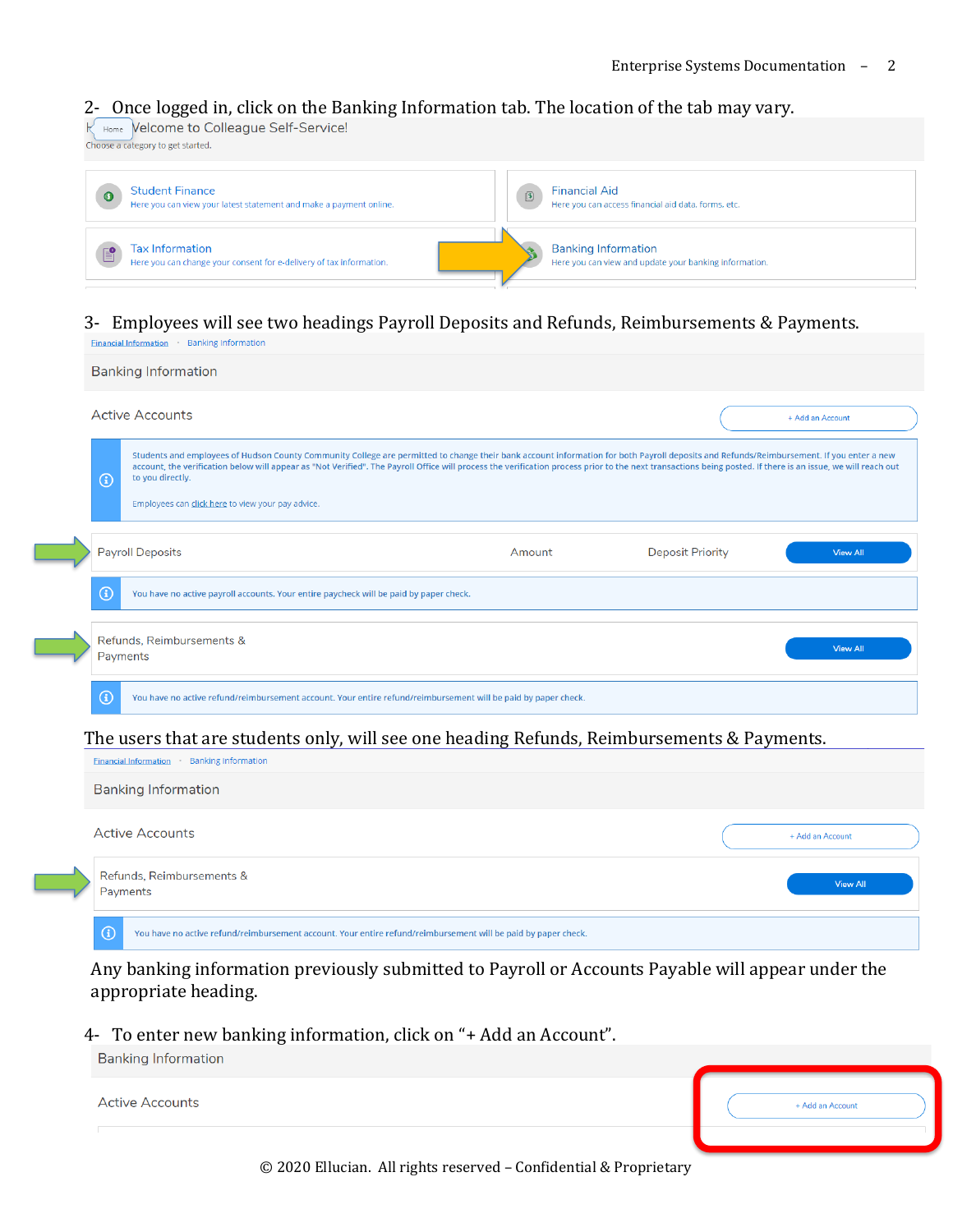#### 5- Slide the toggle button to "Activate".

**Country of Bank** 

**United States** 

Routing Number \*

View sample check image @

View sample check image @

Re-enter Bank Account Number \*

Back

Bank Account Number \*

# Add a Bank Account **New Deposit Bank Account Usage** Refund, Reimbursement & Payment Deposit Activate Next Cancel After the toggle is set to "Activate", click Next. **New Deposit** Add a Bank Account **Bank Account Usage** Refund, Reimbursement & Payment Deposit Activate **Effective Date** 4/3/2020 **Next** Cancel 6- A pop up will appear to enter the account information. Enter the banking information in the fields.**Account Type Edit Bank Account Details** Checking **New Account Account Nickname Terms and Conditions** New Account

I authorize Hudson County Community College to deposit my paycheck directly into the bank account provided below. If my banking information changes, I agree that it is my responsibility to update this information at least ten (10) days prior to the next payroll. If the direct deposit is returned because of inaccurate banking information or the account has been closed, Hudson County Community College may make the replacement as a paper check. I understand Direct Deposit will be effective either the 15th or the 31st of the month, or another scheduled payroll, depending on when the banking information is submitted. I authorize my bank to honor my employer's instructions to credit entries and, if necessary, debit entries made to my bank account.

Submit

I agree to the terms and conditions

**Back** 

© 2020 Ellucian. All rights reserved – Confidential & Proprietary

 $\Omega$ 

 $\Omega$ 

 $\odot$ 

Submit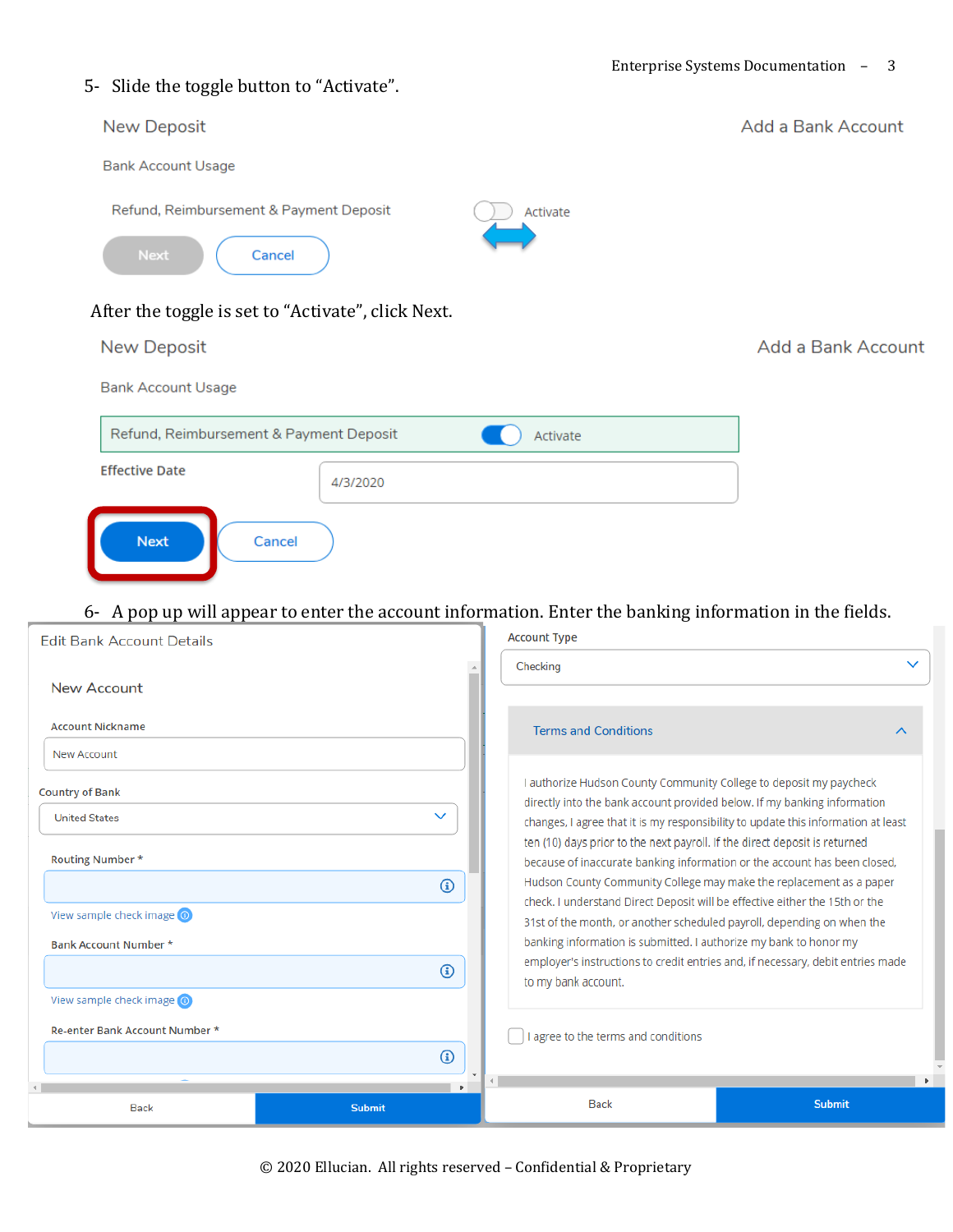The routing number will be verified by the Federal Reserve Banks' E-Payments Routing Directory. The Bank Account Number cannot be verified, except by the user. Be sure to confirm the account number is correct.

**NOTE:** For security purposes the Bank Account Number will not be visible when entered.

7- After entering the required information, there are terms and conditions which the user must agree to. After clicking "I agree…" click submit.



8- After clicking submit the account will appear under Active Accounts as "Not Verified". This does not indicate any issues. The account is verified through a process conducted by the Accounts Payable Office.

# **Banking Information**

# **Active Accounts**

| Refunds, Reimbursements &<br>Payments | Verification   |                      |
|---------------------------------------|----------------|----------------------|
| TEST                                  | △ Not Verified | THIS IS NOT AN ERROR |